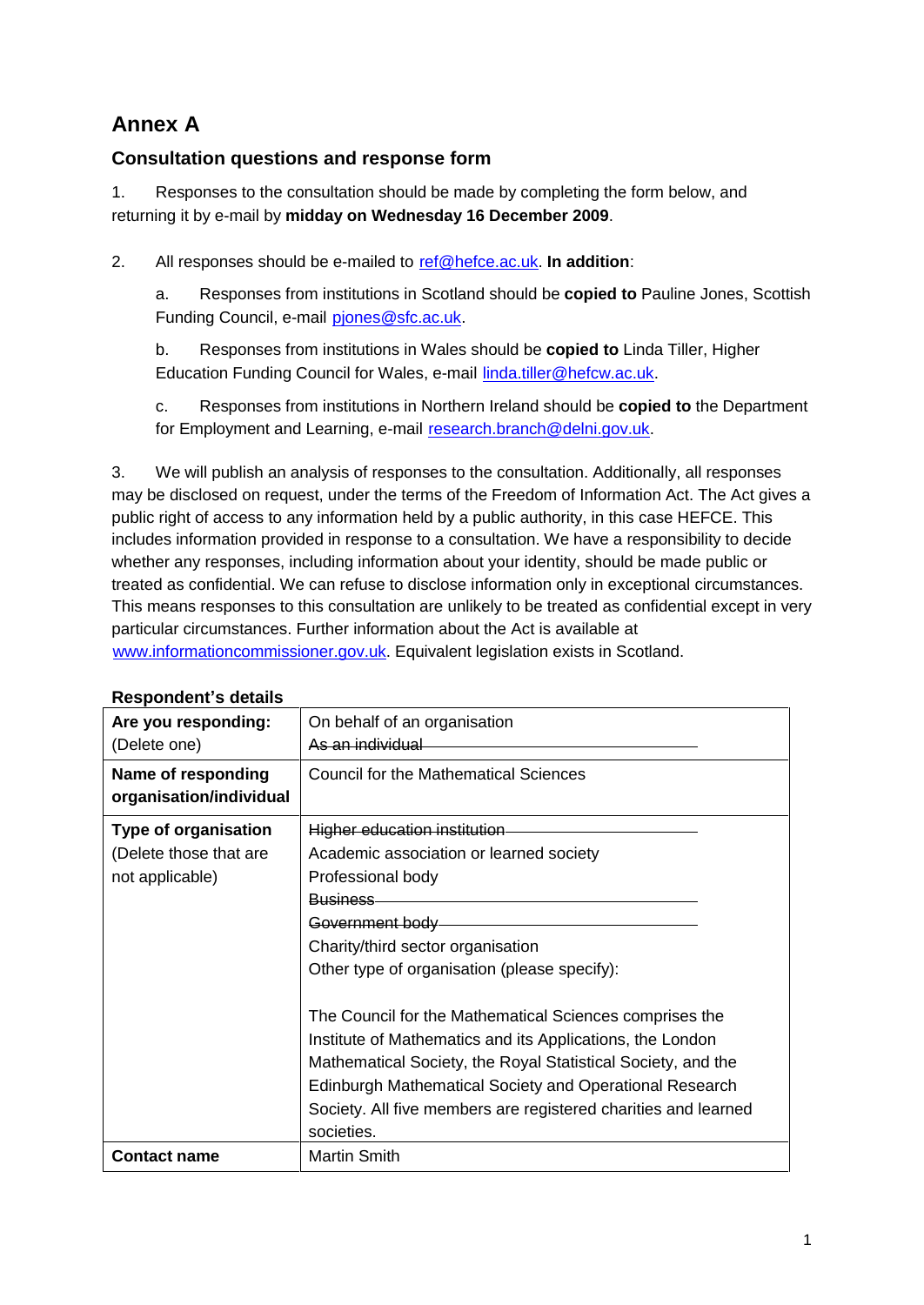| <b>Position within</b><br>organisation | <b>CMS Secretariat</b> |
|----------------------------------------|------------------------|
| <b>Contact phone number</b>            | 0207 927 0803          |
| Contact e-mail address                 | cms@lms.ac.uk          |

### **Consultation questions**

(Boxes for responses can be expanded to the desired length.)

**Consultation question 1**: Do you agree with the proposed key features of the REF? If not, explain why.

We agree that:

- output quality is the most direct indicator of excellent submissions and should be given the greatest weight;
	- research should be assessed against international standards of excellence;
- assessment should be undertaken by an expert panel for each UoA, with the outcomes determined by peer review;
	- assessment should focus on the highest quality work produced in submitted units.

**Consultation question 2**: What comments do you have on the proposed approach to assessing outputs? If you disagree with any of these proposals please explain why.

Comments are especially welcomed on the following proposals:

- that institutions should select research staff and outputs to be assessed  $\overline{\phantom{a}}$
- for the categories of staff eligible for selection, and how they are defined
- $\bullet$  for encouraging institutions to submit  $-$  and for assessing  $-$  all types of high-quality research outputs including applied and translational research
- for the use of citation information to inform the review of outputs in appropriate UOAs (including the range of appropriate UOAs, the type of citation information that should be provided to panels as outlined in Annex C, and the flexibility panels should have in using the information)

and on the following options:

- whether there should be a maximum of three or four outputs submitted per researcher
- whether certain types of output should be 'double weighted' and if so, how these could be defined.

We warmly welcome the change in approach to the use of citation data in research assessment and the proposal to allow individual panels to decide independently whether/how to use bibliometrics. Panels should be asked to specify clearly their working practice in advance, with working practice documents subject to consultation with the community (as in 2008).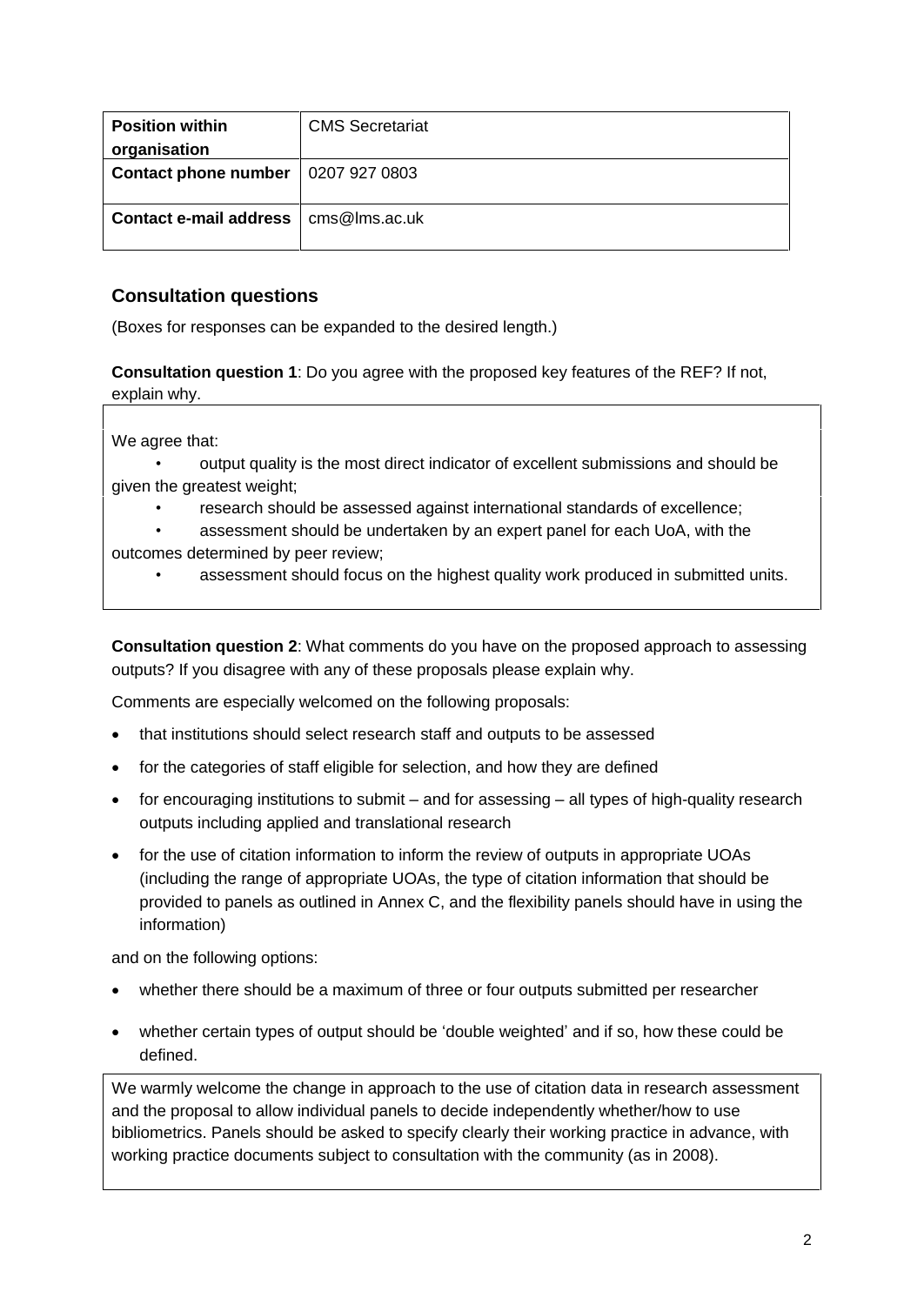Citation data is of little overall use in the mathematical sciences,\* especially within an exercise which aims to assess work across the disciplinary range. We would expect the mathematical sciences panel to take a very cautious approach to interpreting any bibliometric information provided.

Reducing the number of outputs submitted from four to three would reduce the burden on the panels, although retaining four outputs would give a broader view. Either way, the crucial point is that the mathematical sciences panels will need to read all submitted outputs - this was necessary in RAE2008 to make a robust assessment of quality, and the same will be true for the REF.

\* For a detailed treatment of the use of citation data in mathematical sciences see R. Adler, J. Ewing, and P. Taylor (2009)<br>"Citation Statistics", *Statistical Science,* Vol 24, 1-14 (plus discussion and rejoinder, 15-28) <http://www.mathunion.org/fileadmin/IMU/Report/CitationStatistics.pdf>

**Consultation question 3**: What comments do you have on the proposed approach to assessing impact? If you disagree with any of these proposals please explain why.

Comments are especially welcomed on the following:

- how we propose to address the key challenges of time lags and attribution  $\overline{\phantom{a}}$
- the type of evidence to be submitted, in the form of case studies and an impact statement supported by indicators (including comments on the initial template for case studies and menu of indicators at Annex D)
- the criteria for assessing impact and the definition of levels for the impact sub-profile  $\overline{a}$
- the role of research users in assessing impact.

We do not believe that the methodology for assessing impact is robust enough to identify excellence of recedrent decreating impact.<br>We do not believe that the methodology for assessing impact is robust enough to identify<br>excellence consistently. We welcome HEFCE's recognition that the impact of mathematical sciences research is often realised through an indirect route (para. 75) and that attribution of excellence consistently. We welcome HEFCE's recognition that the impact of mathematical<br>sciences research is often realised through an indirect route (para. 75) and that attribution of<br>impact will therefore be problematic, sciences research is often realised through an indirect route (para. 75) and that attribution of<br>impact will therefore be problematic, but we are not convinced that it will be possible to "develop<br>an approach that will giv (disappointingly) not been chosen as one of the disciplines for the impact pilot study. We are also  $|$ worried that paragraph 68 appears to directly contradict the sentiments in paragraph 75<sup>T</sup>. The  $\hskip1cm \Box$ an approach that will give due credit for this", especially since mathematical sciences has y) not been chosen as one of the disciplines for the impact pilot study. We are al<br>ragraph 68 appears to directly contradict the sentiments in paragraph 75<sup>†</sup>. The<br>nature of mathematical sciences research means that it is 'underpinning' nature of mathematical sciences research means that it is normal for a<br>quantitative framework to be exploited by another unit without further 'exploitation' work within the mathematical sciences unit itself. It would be helpful if the mathematical sciences community could present some samples of impact narratives for scoring to gain a better impression of what is required.

The mathematical sciences are high-impact subjects<sup>+</sup> and have nothing to fear from a truly  $\qquad \qquad \mid$ rigorous analysis of performance in this area. They are crucial disciplines for all knowledge based economies in the 21st century, and have an essential strategic role in underpinning the economic, scientific and engineering base in the UK. All excellent mathematical sciences research has the potential to make a significant economic impact in the short, medium or long term.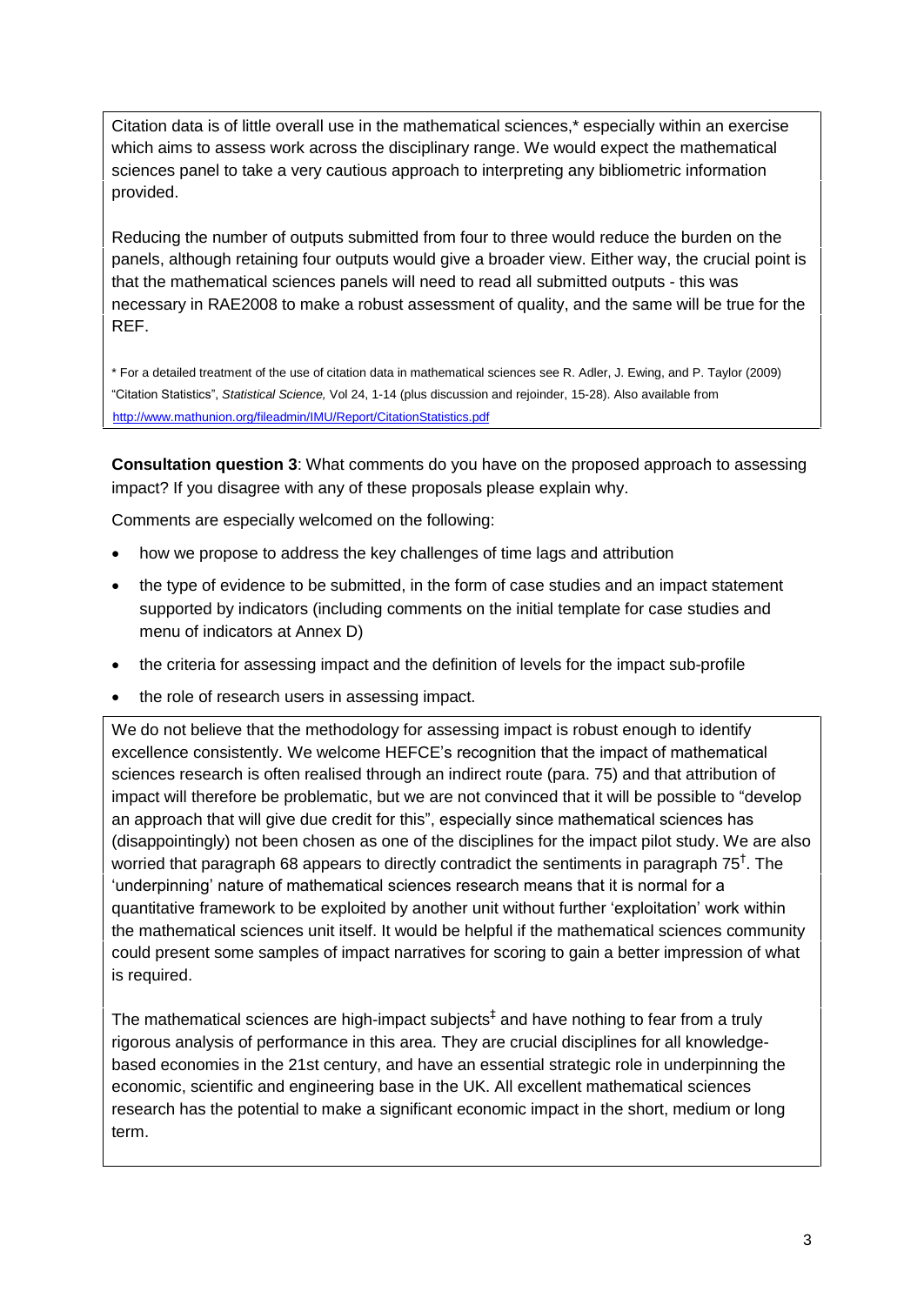The definition of "impact" is overly narrow, and should be extended to include academic impact (both within the discipline and beyond). This would match Research Council approaches to assessing impact.

Despite the high value of mathematical sciences research, we think it extremely unwise to place a weight of 25% of the total profile score on an untested and experimental process, and argue that the impact weighting should be substantially reduced. Impact should be weighted at no more than 15%.

We note that the discriminatory power of the final REF profile depends heavily on the variability of scores within each of the subprofiles; thus, if impact is more variable than research outputs, We note that the discriminatory power of the final REF profile depends he:<br>of scores within each of the subprofiles; thus, if impact is more variable tha<br>then impact could dominate the final ratings – this should be avoide

The timescales are problematic: whilst we agree that impact may only become apparent over the medium or long term, we are not convinced that this results in sensible funding decisions.

The impact proposals will put a serious additional burden on HEIs, and on panels in assessing them. All claims will need to be rigorously assessed, as otherwise there is a risk that this part of the REF will just degenerate into an exercise in fiction writing.

We are not convinced that it will be easy (or in many cases, possible) to find enough appropriate  $\vert$ re not convinced that it will be easy (or in many cases, possible) to find enough appropriate  $\bigg|$ <br>members' for REF panels. Such individuals will need expertise in the academic discipline and its final application in order to assess the claims made between the research and impact, and in many disciplines the potential pool will be small. Also, whilst there are compelling reasons for academics to agree to sit on panels (and for their employers to welcome this), the same is not true for non-academic user members. Nominations for user members should be made by the same bodies as for other members of the panel.

There are secrecy considerations to some high-impact research in defence or other areas; in the mathematical sciences this is most obviously manifest by work carried out at the Heilbronn Institute, but it will be an important issue in many disciplines.

In conclusion, we believe that what has been proposed will be vastly time-consuming (for both HEIs and panels) and will not provide a reliable or robust measure of excellence.

<sup>†</sup> Paragraph 68: In claiming credit for a demonstrable impact, it will be important to show clearly how the contribution made by the submitted unit grew out of its research activity. We do not envisage that a unit could claim credit for impact which was based on research undertaken in the unit but which was exploited or applied through the efforts of others, without a demonstrable contribution by the unit to that exploitation.

<sup>‡</sup>A detailed exposition of impact of mathematical sciences research can be found in Report of the senior assessment panel of the international assessment of the US mathematical sciences (March 1998), available from <http://www.nsf.gov/pubs/1998/nsf9895/>

**Consultation question 4**: Do you have any comments on the proposed approach to assessing research environment?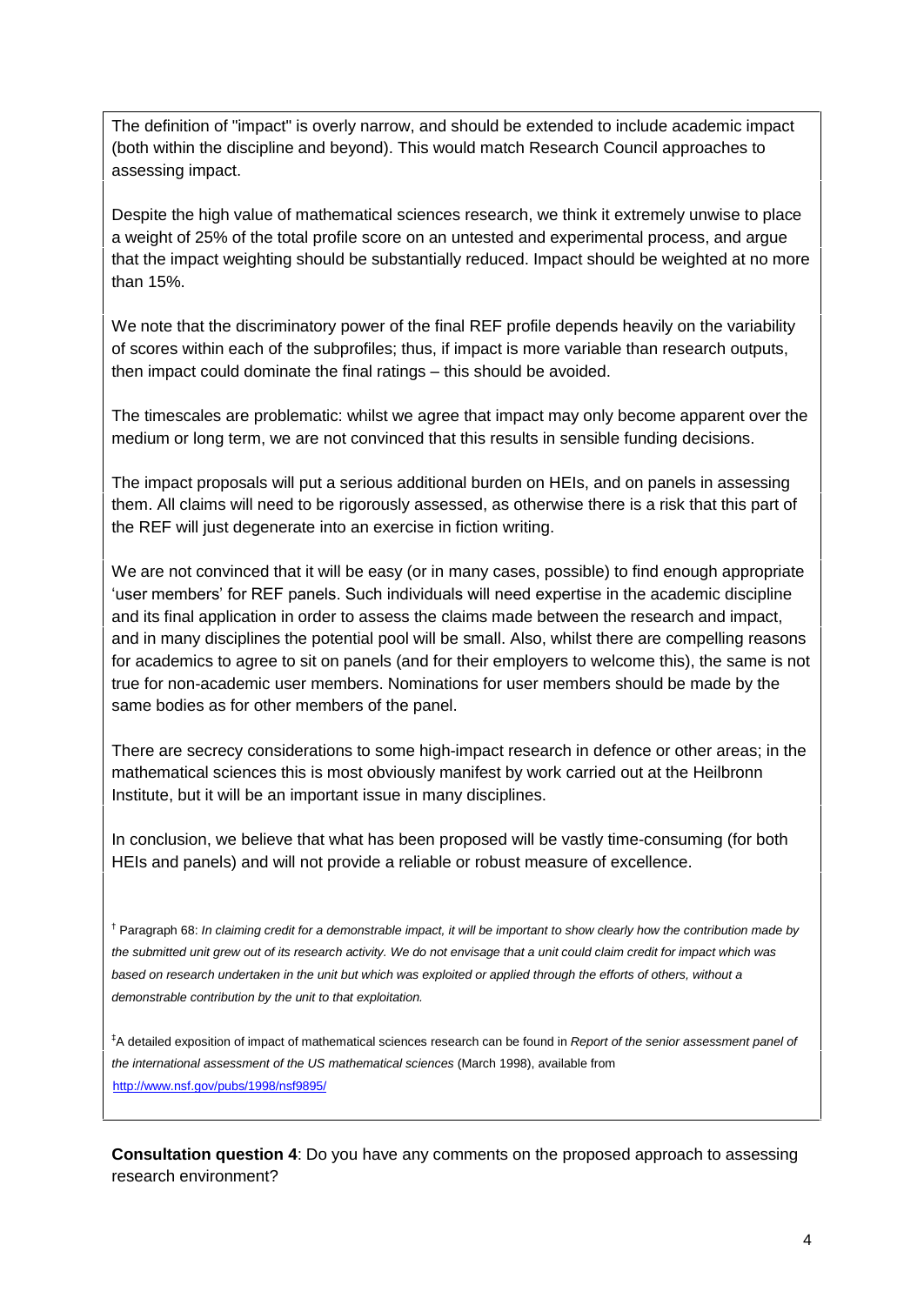We agree that research environment (especially for postgraduate, postdoctoral and early career researchers) is important and should be a distinct element in the assessment. However we We agree that research environment (especially for postgraduate, postdoctoral and early career<br>researchers) is important and should be a distinct element in the assessment. However we<br>disagree that 'engagement' should be c researchers) is important and should be a distinct ele<br>disagree that 'engagement' should be considered und<br>more appropriate for this to come under 'impact'.

**Consultation question 5**: Do you agree with our proposals for combining and weighting the output, impact and environment sub-profiles? If not please propose an alternative and explain why this is preferable.

We agree that the weighted sub-profiles should be combined, but we disagree with the proposed 60:25:15 split. As noted above we believe that the weighting for impact should be substantially reduced. We also see no good reason that all panels should use the same weightings: there is huge variability in research practice and culture across disciplines, and the subpanels should be free to choose weightings which reflect this.

**Consultation question 6**: What comments do you have on the panel configuration proposed at Annex E? Where suggesting alternative options for specific UOAs, please provide the reasons for this.

Given the intention to reduce the total number of units of assessment in the REF we accept the creation of one consolidated UoA for mathematical sciences by combining the research previously assessed by the pure mathematics, applied mathematics, statistics & operational research subpanels (UoAs 20, 21 and 22 in RAE2008). This approach will help to moderate the previously assessed by the pure mathematics, applied mathematics, statistics & operational<br>research subpanels (UoAs 20, 21 and 22 in RAE2008). This approach will help to moderate the<br>assessment approach within these discip assessment approach within these disciplines and limit the scope for 'tactical' decisions as to<br>which Unit a department should submit to. The combined panel should be labelled 'mathematical sciences' rather than 'mathematics and statistics' though, in order to reflect the inclusion of operational research.

Consolidating UoAs 20,21 and 22 gives a diverse panel overall, but no other grouping driven by ßa reduction in the total number of units would make sense . We expect that the subpanel will Consolidating UoAs 20, 21 and 22 gives a diverse panel overall, but no other grouping driven by<br>a reduction in the total number of units would make sense<sup>§</sup>. We expect that the subpanel will<br>wish to operate an 'informal su wish to operate an 'informal sub-group' approach to reflect this diversity as suggested in paragraph 94 in order to compare 'like with like'.

However, the subpanel as a whole must have sufficient expertise to make an assessment across the totality of mathematical sciences and we believe that more than 20 members will be needed. The size of the subpanel should not just depend on the number of submissions received: it also needs to take into account the proportion of outputs which are read, and the average output page-length. In mathematical sciences where outputs are substantial and the density of ideas per page is high we would expect the panel to read them all (as was the case in RAE2008). Far more than 20 panel members will be needed as it is essential that there is a critical mass of expertise in each sub-area.

 $$$  We assume that History of Mathematics will also be considered by the combined mathematical sciences panel given that it is currently part of UoA 20.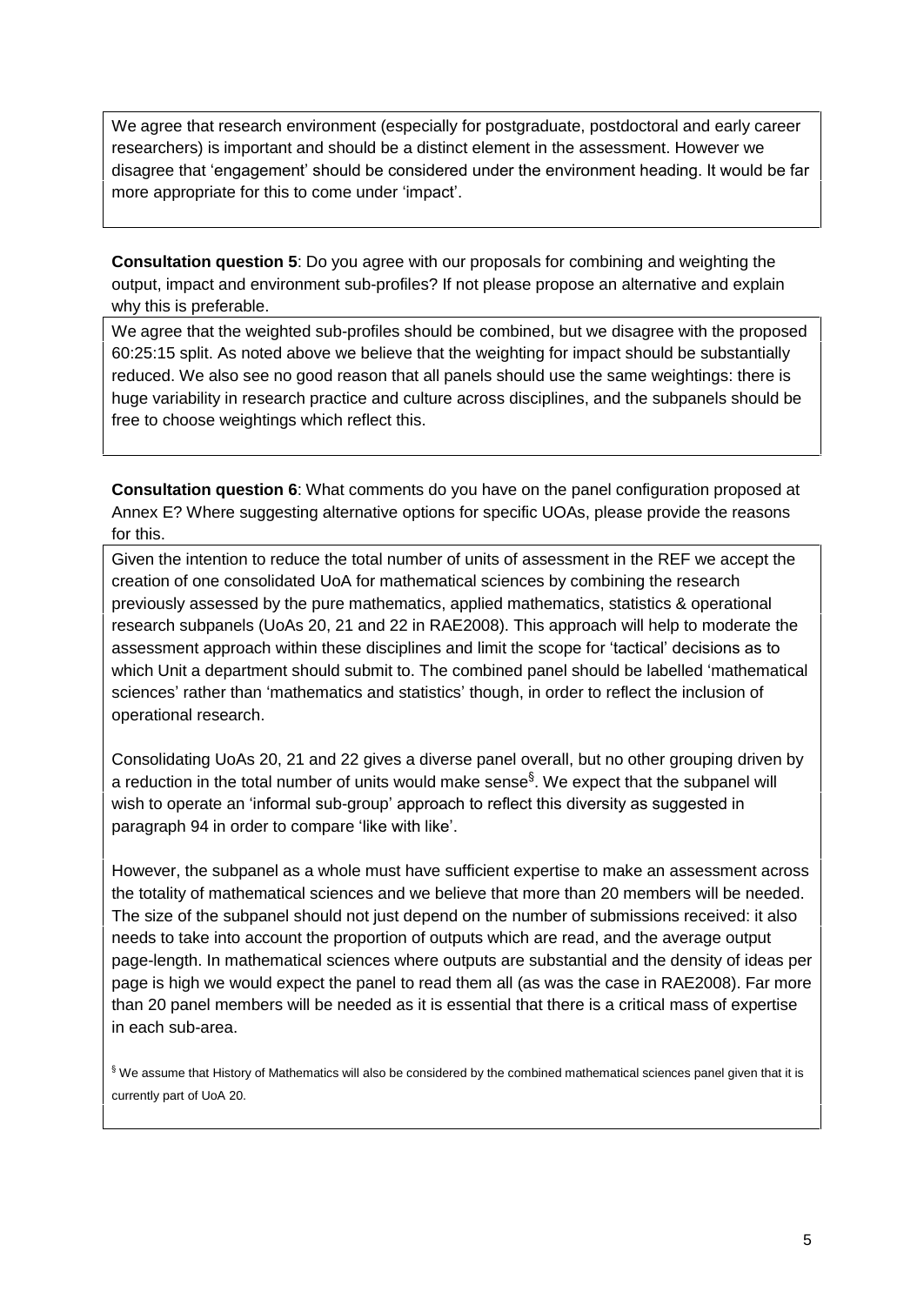**Consultation question 7**: Do you agree with the proposed approach to ensuring consistency between panels?

In RAE2008 there were a lot of problems getting consistency between subpanel and panels. In our opinion this was not because of a lack of clear guidance: there were guidelines, but they were not effective. It is difficult to make adjustments near the end of the assessment. What is needed is to allow time for this to be done throughout the process.

**Consultation question 8:** Do you have any suggested additions or amendments to the list of nominating bodies? (If suggesting additional bodies, please provide their names and addresses and indicate how they are qualified to make nominations.)

No suggested additions or amendments.

**Consultation question 9**: Do you agree that our proposed approach will ensure that interdisciplinary research is assessed on an equal footing with other types of research? Are there further measures we should consider to ensure that this is the case and that our approach is well understood?

No comments.

**Consultation question 10**: Do you agree that our proposals for encouraging and supporting researcher mobility will have a positive effect; and are there other measures that should be taken within the REF to this end?

No comments.

**Consultation question 11**: Are there any further ways in which we could improve the measures to promote equalities and diversity?

No comments.

**Consultation question 12**: Do you have any comments about the proposed timetable?

The timetable is overly ambitious. In particular, the pilot exercise needs to be concluded and evaluated, and the process clearly established before the REF data collection system is designed and people are nominated to panels.

Given the need to reduce the burden of the exercise we believe that the length of time between successive assessments should be longer.

**Consultation question 13**: Are there any further areas in which we could reduce burden, without compromising the robustness of the process?

No comments.